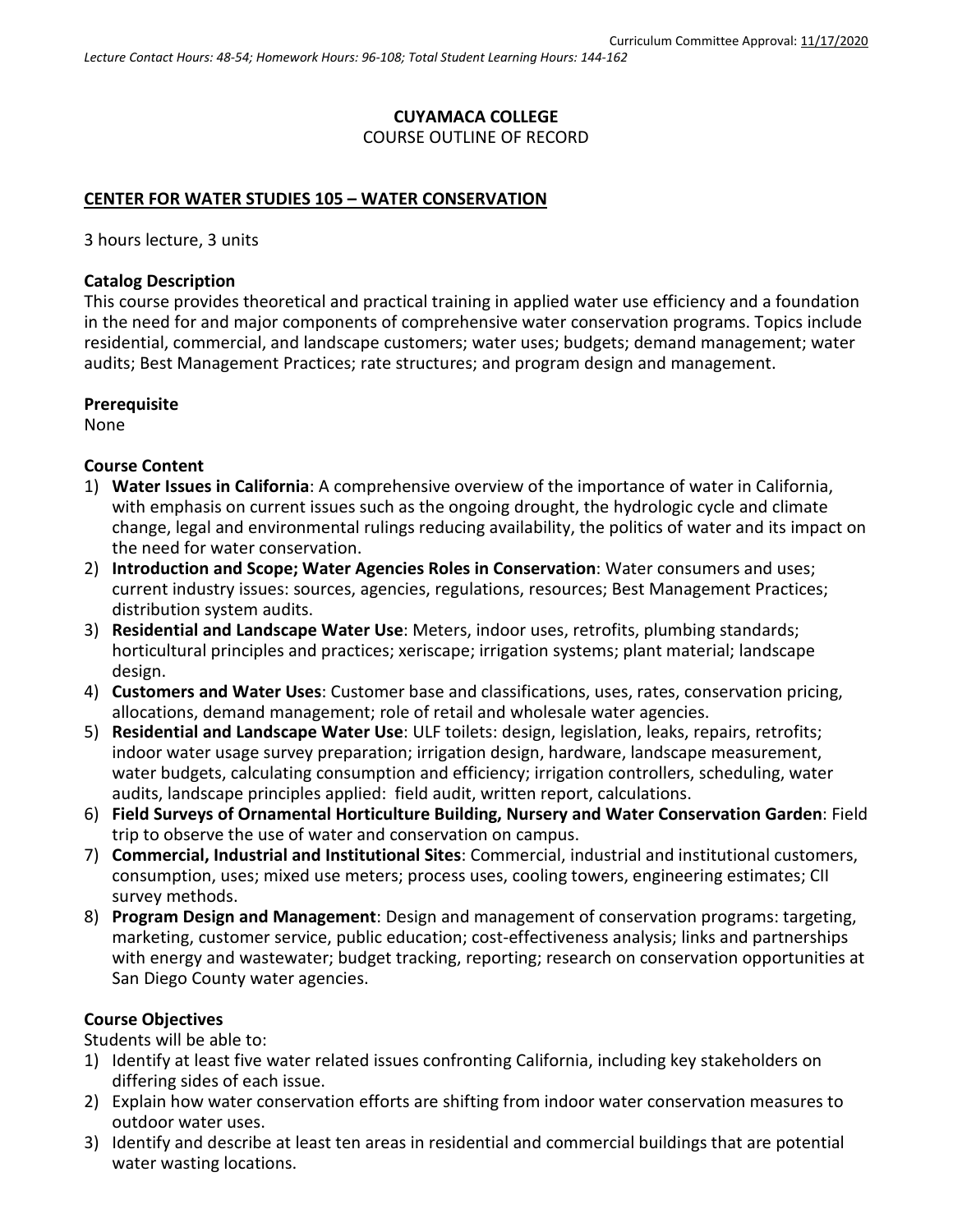- 4) Describe the rules that mandate water conservation practices based on approved water conservation guidelines.
- 5) Describe the key elements of a water audit, and list the major issues related to the design and management of water conservation programs.
- 6) Complete the California/Nevada Section American Water Works Association Water Efficiency Use Grade 1 Certification application form to demonstrate knowledge in water conservation.

# **Method of Evaluation**

A grading system will be established by the instructor and implemented uniformly. Grades will be based on demonstrated proficiency in subject matter determined by multiple measurements for evaluation, one of which must be essay exams, skills demonstration or, where appropriate, the symbol system.

- 1) Projects, writing assignments, and exams/quizzes which measure students' ability to describe the essential uses of water, the problems/constraints confronting the water purveyors, and the major regulatory agencies that monitor and regulate the water industry.
- 2) Projects, writing assignments, and exams/quizzes which measure students' ability to identify how source waters are obtained, treated and distributed, and how water conservation represents the cheapest and most reliable sources of new water for the region.

# **Special Materials Required of Student**

None

**Minimum Instructional Facilities**

Smart classroom

# **Method of Instruction**

- 1) Lecture and discussion
- 2) Multimedia presentations
- 3) Guest speakers
- 4) Field trips

# **Out-of-Class Assignments**

- 1) Reading assignments
- 2) Writing assignments

### **Texts and References**

- 1) Required (representative examples):
	- a. Lohan, Tara ed. *Water Consciousness*. AlterNet Books, 2008. ISBN-13 9780975272442
	- b. Yudelson, Jerry*. Dry Run: Preventing the Next Urban Water Crisis*. New Society Publishers, 2010 (Latest edition available). ISBN 9780865716704
	- c. *Memorandum of Understanding Regarding Urban Water Conservation in California*. California Urban Water Conservation Council, 1998. Available for free at [www.cuwcc.org](http://www.cuwcc.org/)
	- d. *Water Conservation Plan Guidelines*. U.S. EPA, 1998. Available for free at U.S. EPA website: <http://www.epa.gov/watersense/pubs/guide.html>
- 2) Supplemental: None

### **Student Learning Outcomes**

Upon successful completion of this course, students will be able to:

- 1) Identify the major issues confronting the California water supply industry, the key stakeholders in the issues, and discuss the range of solutions that have been proposed to solve the problems.
- 2) Describe the regulatory framework that guides water conservation practices, and the key elements related to the design and management of successful conservation programs.
- 3) List the key elements of xeriscape and natural landscape design and describe its use with water conservation programs.